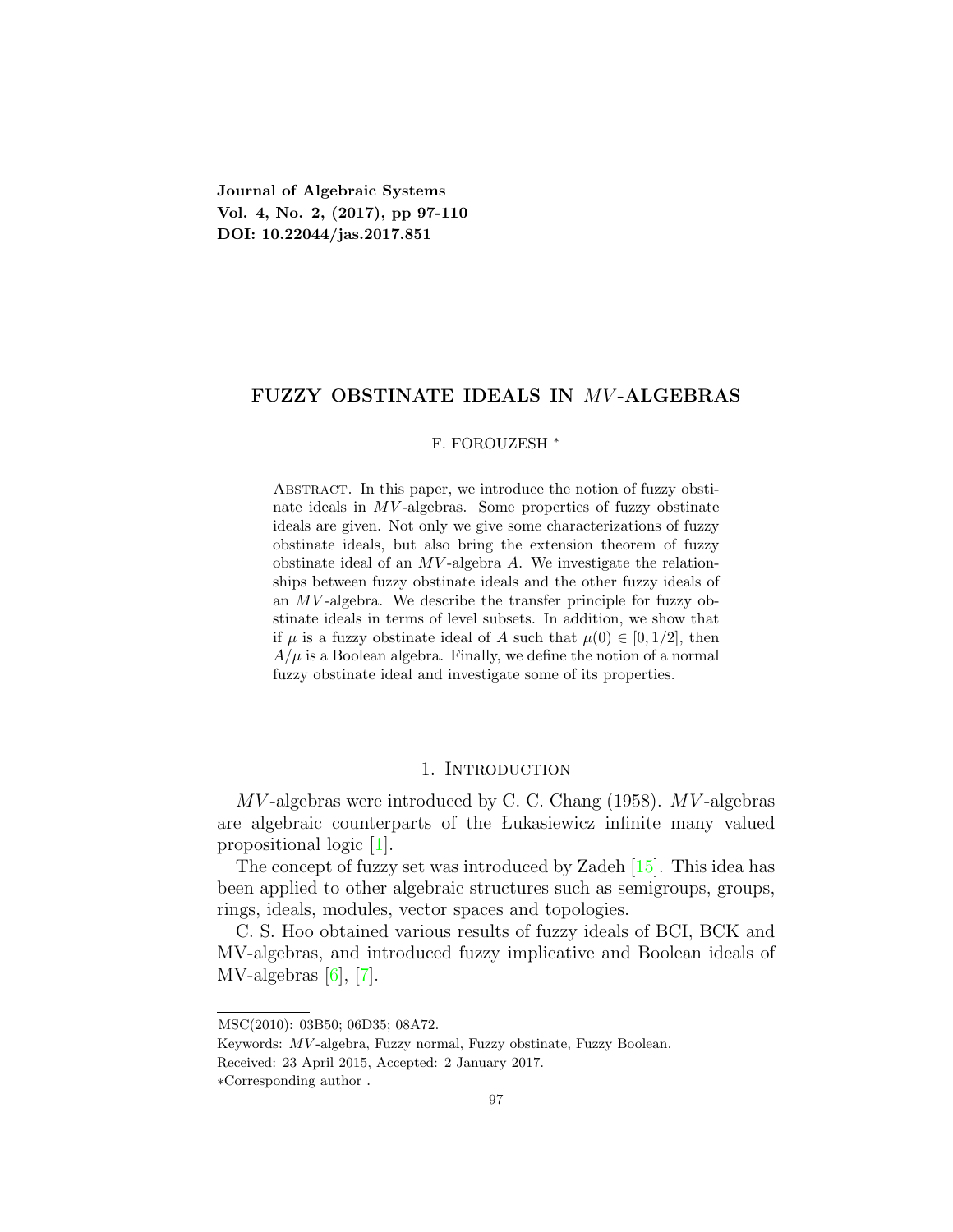In[[4\]](#page-13-4), results regarding obstinate ideals of MV-algebras were obtained. Also, fuzzy equivalence relations were defined and studied by Murali in 1989[[13](#page-13-5)].

In this paper, we introduce the notion of fuzzy obstinate ideals in *MV* -algebras and study several properties of fuzzy obstinate ideals. We give some characterizations of fuzzy obstinate ideals and establish the extension theorem of this class of ideals. In addition, we investigate the relationships between obstinate fuzzy ideals and the other fuzzy ideals of an *MV* -algebra, and use a level set of fuzzy set in an *MV* algebra. We show that if  $\mu$  is a fuzzy obstinate ideal of  $\Lambda$  such that  $\mu(0) \in [0, 1/2]$ , then  $A/\mu$  is a Boolean algebra. Finally, we introduce normal obstinate ideals and investigate some properties.

We recollect some definitions and results which will be used in the sequel.

**Definition 1.1.** [[1,](#page-13-0) Definition 1.1] An *MV* -algebra is a structure (*A*, *⊕*, \*, 0), where *⊕* is a binary operation, \*, is a unary operation, and 0 is a constant such that the following axioms are satisfied for any  $a, b \in A$ :

- $(MV1)$   $(A, \oplus, 0)$  is an abelian monoid,
- $(MV2)$   $(a^*)^* = a$ ,
- $(MV3)$   $0^* \oplus a = 0^*$ ,
- $(MV4)$   $(a^* \oplus b)^* \oplus b = (b^* \oplus a)^* \oplus a$ .

Note that 0*<sup>∗</sup>* is usually denoted as 1 and the auxiliary operations *⊙*, *∧* and *∨* are defined as

$$
x \odot y = (x^* \oplus y^*)^*, \quad x \vee y = x \oplus (x^* \odot y),
$$

$$
x \wedge y = x \odot (x^* \oplus y).
$$

It is shown that  $(A, \odot, 1)$  is an abelian monoid and the structure  $(A, \vee, \wedge, 0, 1)$  is a bounded distributive lattice. We recall that for any twoelements  $x, y \in A$ ,  $x \leq y$  if and only if  $x^* \oplus y = 1$  [[1,](#page-13-0) Definition 1.1].

**Definition 1.2.** [[1,](#page-13-0) Definition 4.1] An ideal of an *MV* -algebra *A* is a non-empty subset *I* of *A* satisfying the following conditions:

- (*I*1) If  $x \in I$ ,  $y \in A$  and  $y \leq x$ , then  $y \in I$ ,
- (*I*2) If  $x, y \in I$ , then  $x \oplus y \in I$ .

We denote by *Id*(*A*), the set of ideals of an *MV* -algebra *A*.

**Definition 1.3.** [[2](#page-13-6)] A proper ideal *P* is a prime ideal of an *MV* -algebra *A*, if  $x \wedge y \in P$ , then  $x \in P$  or  $y \in P$ , for all  $x, y \in A$ . We denote by *Spec*(*A*), the set of all prime ideals of *A*.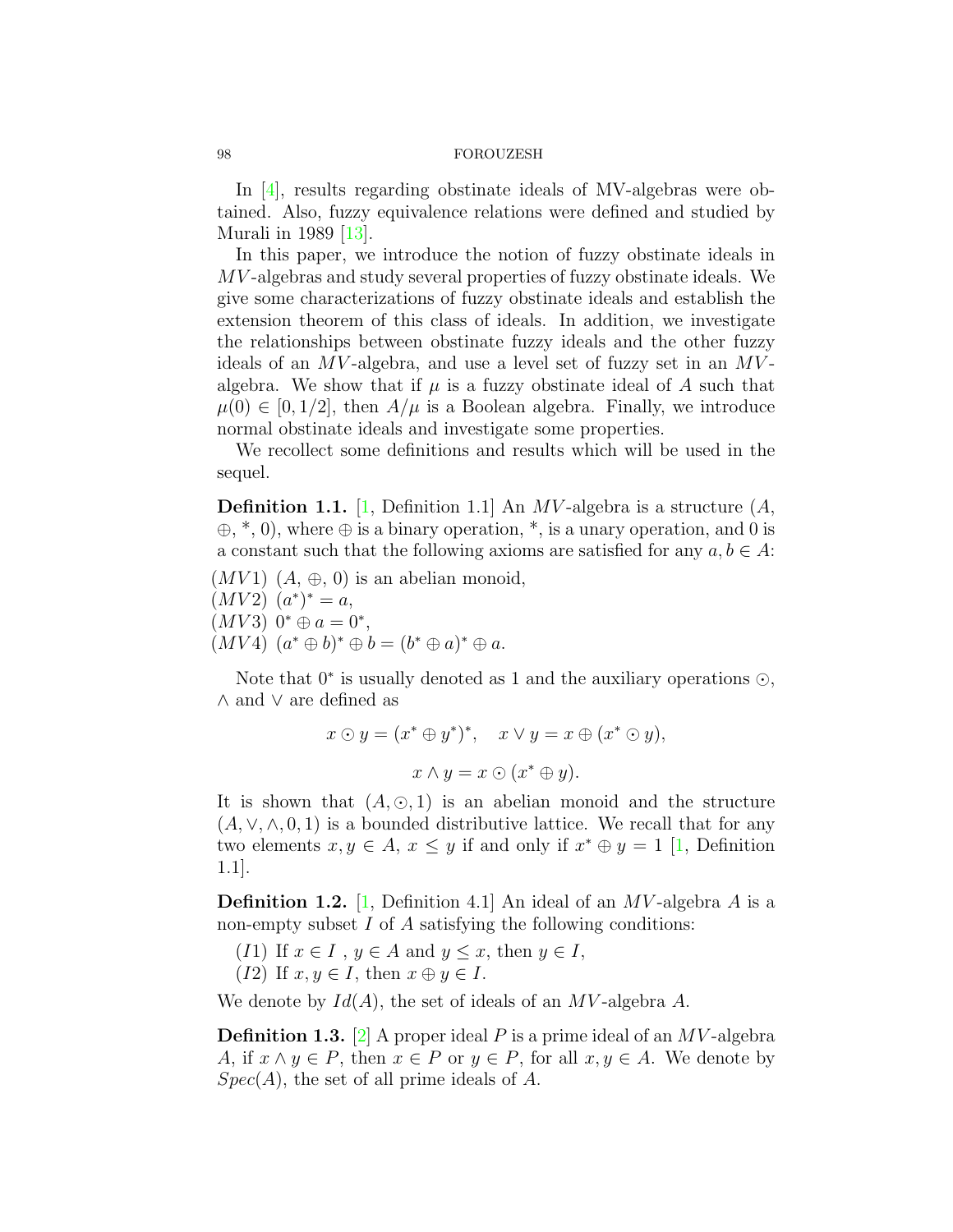<span id="page-2-0"></span>**Lemma 1.4.** [\[14,](#page-13-7) Theorem 2.3] *In each MV -algebra, the following properties hold for all*  $x, y, z \in A$ *:* 

- (1)  $x \leq y$  *if and only if*  $y^* \leq x^*$ ,
- (2) *If*  $x \leq y$ *, then*  $x \oplus z \leq y \oplus z$ *,*  $x \odot z \leq y \odot z$ *,*
- (3)  $x \leq y$  *if and only if*  $x^* \oplus y = 1$  *if and if*  $x \odot y^* = 0$ *,*
- (4)  $x, y \leq x \oplus y$ ,  $x \odot y \leq x, y$ ,  $x \leq nx = x \oplus x \oplus \cdots \oplus x$ ,  $x^n =$  $x \odot x \odot \cdots \odot x \leq x$ ,  $x \oplus x^* = 1$  *and*  $x \odot x^* = 0$ ,
- $(5)$   $x \odot y^* \wedge y \odot x^* = 0$ ,
- (6)  $(x \oplus y) \wedge (x \oplus z) = x \oplus (y \wedge z)$ .

**Definition 1.5.** [[2\]](#page-13-6) Let *X* and *Y* be *MV*-algebras. A function  $f: X \rightarrow Y$ *Y* is called homomorphism of *MV* -algebras if and only if

- $(1) f(0) = 0,$ (2)  $f(x ⊕ y) = f(x) ⊕ f(y),$
- (3)  $f(x^*) = (f(x))^*$ .

**Definition 1.6.** [[4](#page-13-4), Definition 2.1] A proper ideal of *A* is called an obstinate ideal *A*, if  $x, y \notin I$  implies  $x \odot y^* \in I$  and  $y \odot x^* \in I$ , for all  $x, y \in A$ .

**Definition 1.7.** [[15\]](#page-13-1) A fuzzy set in *A* is a mapping  $\mu : A \rightarrow [0, 1]$ . Let  $\mu$  be a fuzzy set in *A*. For  $t \in [0, 1]$ , the set  $\mu^t = \{x \in A : \mu(x) \ge t\}$  is called a level subset of  $\mu$ .

For any fuzzy sets  $\mu$ ,  $\nu$  in A, the binary relation  $\subseteq$  is defined as

 $\mu \subseteq \nu$  if and only if  $\mu(x) \leq \nu(x)$  for all  $x \in A$ .

**Definition 1.8.** [[15\]](#page-13-1) Let *X,Y* be two sets,  $\mu$  be a fuzzy subset of *X*,  $\mu'$  be a fuzzy subset of *Y* and  $f: X \to Y$  be a homomorphism. The image of  $\mu$  under  $f$ , denoted by  $f(\mu)$ , is a fuzzy set of  $Y$ , defined by: for all  $y \in Y$ ,  $f(\mu)(y) = \sup_{x \in f^{-1}(y)} \mu(x)$ , if  $f^{-1}(y) \neq \emptyset$  and  $f(\mu)(y) = 0$ if  $f^{-1}(y) = ∅$ .

The preimage of  $\mu'$  under f, denoted by  $f^{-1}(\mu')$ , is a fuzzy set of X defined by: for all  $x \in X$ ,  $f^{-1}(\mu')(x) = \mu'(f(x))$ .

<span id="page-2-2"></span>**Definition 1.9.** [[6\]](#page-13-2) Let *A* be an *MV*-algebra. Then, a fuzzy set  $\mu$  in *A* is a fuzzy ideal of *A*, if it satisfies

 $(MV1)$   $\mu(0) \geq \mu(x)$ , for all  $x \in A$ ,  $(MV2)$   $\mu(y) \geq \mu(x) \wedge \mu(y \odot x^*)$ , for all  $x, y \in A$ .

<span id="page-2-1"></span>**Lemma 1.10.** [\[6](#page-13-2), Proposition 2.1] *Let A be an MV -algebra and*  $\mu$  :  $A \rightarrow [0, 1]$  *be a fuzzy set on A. Then,*  $\mu$  *is called a fuzzy ideal on A, if and only if*

- $\mu(x) \leq \mu(0)$ *, for all*  $x \in A$ *,*
- $\mu(x \oplus y) \geq \mu(x) \wedge \mu(y)$ , for all  $x, y \in A$ ,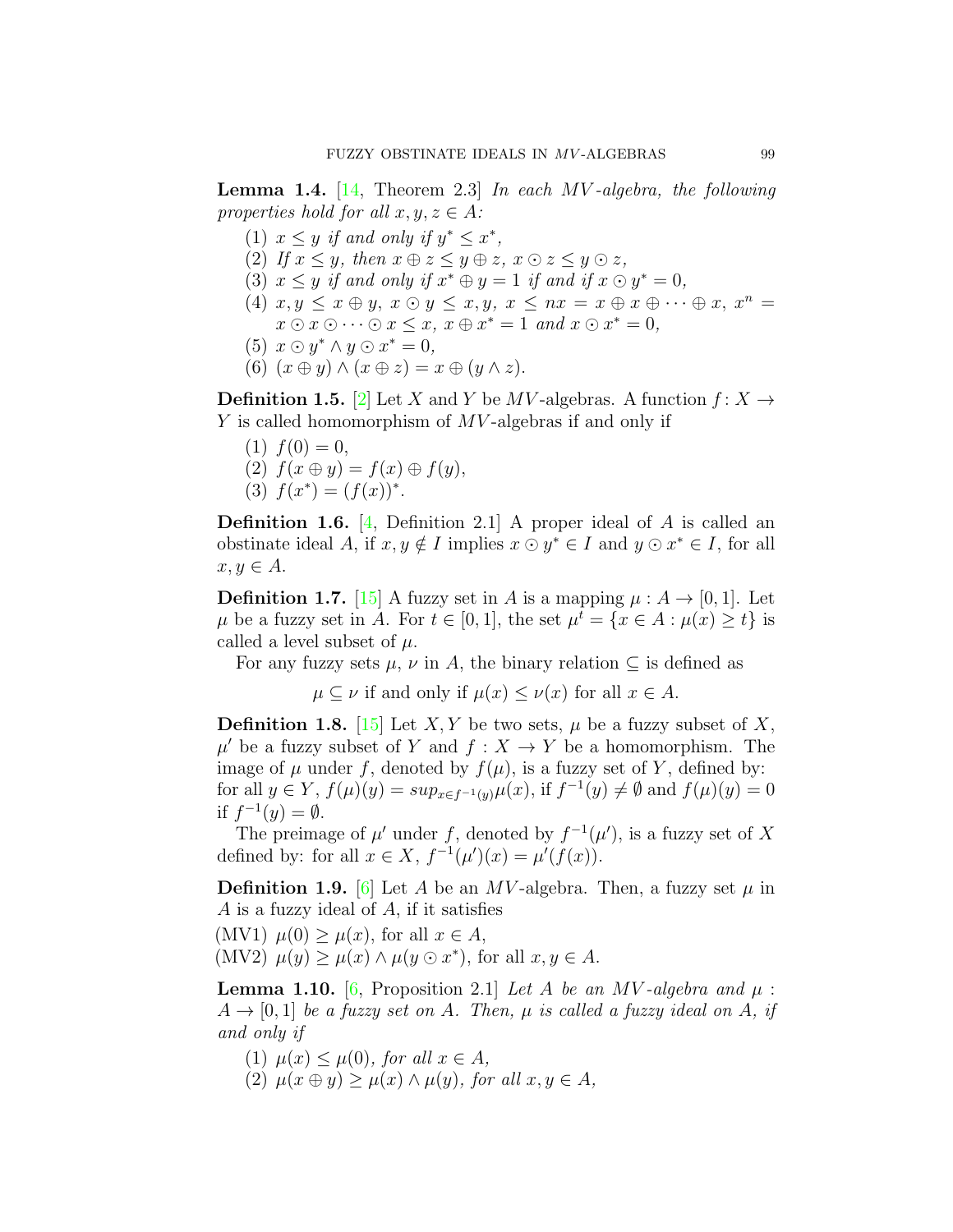(3) If  $x \leq y$ , then  $\mu(x) \geq \mu(y)$ .

<span id="page-3-0"></span>**Theorem 1.11.** [[3,](#page-13-8) Proposition 3.3] *Let µ be a fuzzy ideal in A. For any*  $x, y, z \in A$ *, the following hold:* 

- $(1)$   $\mu(x \oplus y) = \mu(x) \wedge \mu(y),$
- $(2)$   $\mu(x \odot y) \geq \mu(x) \wedge \mu(y)$ ,
- (3) *µ*(*x ∧ y*) *≥ µ*(*x*) *∧ µ*(*y*)*,*
- (4)  $\mu(nx) = \mu(x)$ , for any  $n \in \mathbb{N}$ ,
- (5)  $\mu(x \vee y) = \mu(x) \wedge \mu(y)$ .

**Definition 1.12.** Let  $\mu$  be a fuzzy ideal in  $A$ .

- [\[6](#page-13-2), Definition 2]  $\mu$  is called a fuzzy prime ideal, if  $\mu(x \wedge y) =$  $\mu(x) \vee \mu(y)$ , for all  $x, y \in A$ .
- [\[7](#page-13-3), Definition 2.4]  $\mu$  is called a fuzzy Boolean ideal, if  $\mu(x \wedge x^*)$  =  $\mu(0)$ , for all  $x \in A$ .

<span id="page-3-1"></span>**Theorem 1.13.** [\[6](#page-13-2), Theorem 3.8] *Suppose that µ is both fuzzy Boolean and fuzzy prime ideal. Then, the following holds for all*  $x, y, z \in A$ *:* 

- $\mu(x \vee y) = \mu(x) \wedge \mu(y),$
- $\mu(x \wedge y) = \mu(x) \vee \mu(y),$
- $\mu$ (iii)  $\mu$ (*x*)  $\wedge$   $\mu$ (*x*<sup>\*</sup>) =  $\mu$ (1)*,*
- $(\text{iv}) \mu(x) \vee \mu(x^*) = \mu(0),$
- $(\mathbf{v}) \mu(x \odot y^*) \geq \mu(x \odot z^*) \wedge \mu(z \odot y^*),$
- (vi) If  $\mu(x \odot y^*) = \mu(0)$ , then  $\mu(x) \ge \mu(y)$  [\[5](#page-13-9), Lemma 2.11].

**Theorem 1.14.** [[5,](#page-13-9) Definition 3.1] *Let A be an MV -algebra. A fuzzy relation*  $\theta$  *from*  $A \times A$  *to*  $[0,1]$ *, is called a fuzzy congruence in*  $A$  *if it satisfies the following conditions:*

- (C1) *θ*(0*,* 0) = *θ*(*x, x*)*,*
- $(C2)$   $\theta(x, y) = \theta(y, x)$ ,
- (C3) *θ*(*x, z*) *≥ θ*(*x, y*) *∧ θ*(*y, z*)*,*
- $(C4)$   $\theta(x \oplus z, y \oplus z) > \theta(x, y)$ ,
- (C5)  $\theta(x^*, y^*) = \theta(x, y)$ , for all  $x, y, z \in A$ . Let  $\mu$  be a fuzzy ideal in A *and*  $x \in A$ *. In the following, let*  $\mu^x$  *denote the fuzzy congruence class of x by*  $\theta_{\mu}$  *in A and*  $A/\mu$  *the fuzzy quotient set by*  $\theta_{\mu(x,y)}$ , *where*  $\theta_{\mu}(x, y) = \mu(x \odot y^*) \wedge \mu(y \odot x^*)$  [\[5](#page-13-9), Lemma 3.9].

**Corollary 1.15.** [[5,](#page-13-9) Corollary 3.12] *If*  $\mu$  *is a fuzzy ideal, then*  $\mu^x = \mu^y$ *if and only if*  $x \sim_{\mu_{\mu(0)}} y$ *, where* 

*x* ∼*µ*<sub>*µ*(0)</sub> *y if and only if x* ⊙ *y*<sup>\*</sup> ∈ *µ*<sub>*µ*</sub>(0)</sub> *and y* ⊙ *x*<sup>\*</sup> ∈ *µ*<sub>*µ*(0)</sub>.

*Let*  $\mu$  *be a fuzzy ideal in A. For any*  $\mu^x, \mu^y \in A/\mu$ *, we define*  $\mu^x \oplus \mu^y =$  $\mu^{x \oplus y}, (\mu^x)^* = \mu^{x^*}.$  Hence,  $A/\mu = (A/\mu, \oplus, ^*, \mu^0, \mu^1)$  is an MV-algebra.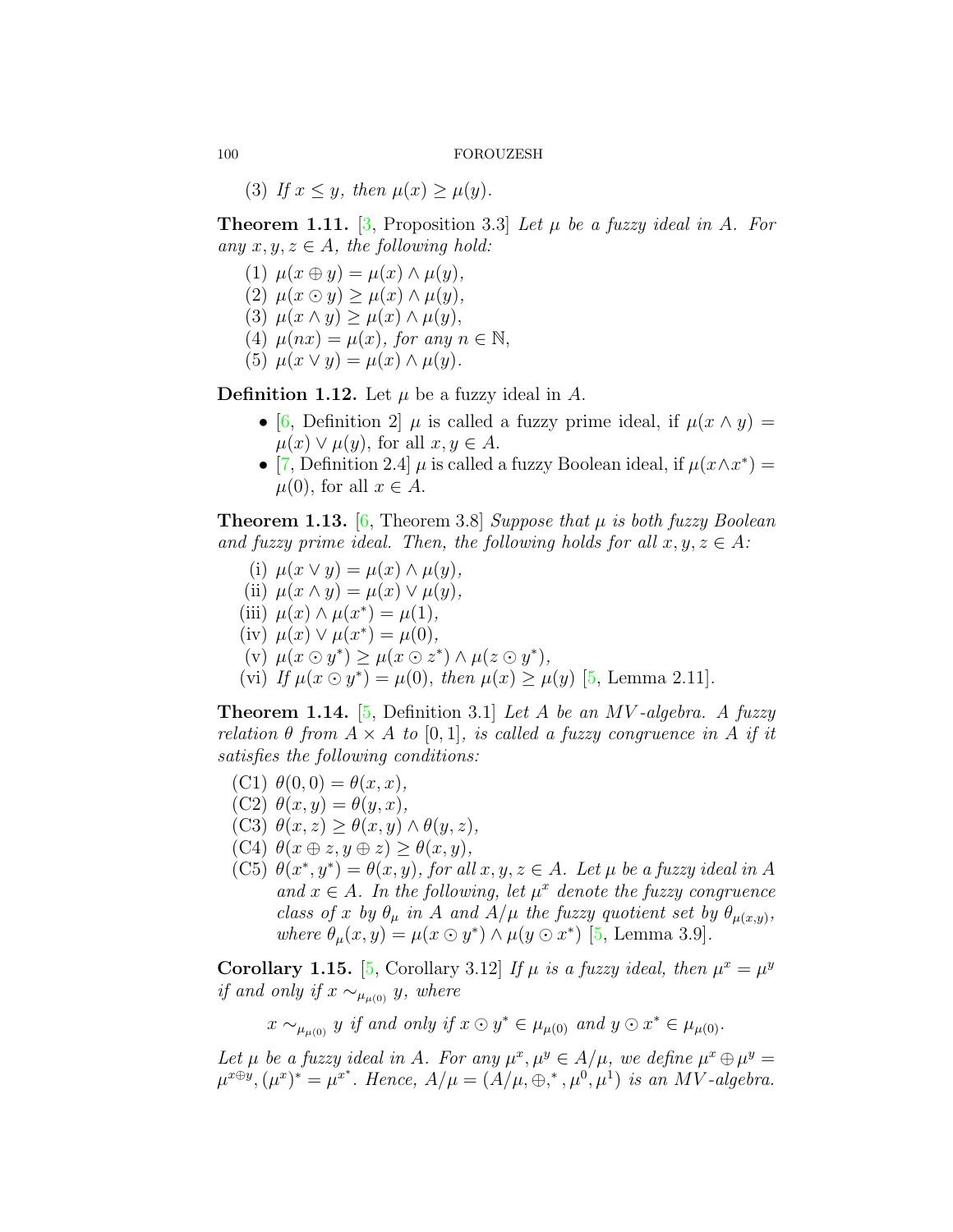<span id="page-4-0"></span>**Theorem 1.16.** [[5,](#page-13-9) Theorem 3.16] *Let µ be a fuzzy ideal in A. Define a* mapping  $f : A \to A/\mu$  by  $f(x) = \mu^x$ . Then,

- (1) *f is a surjective homomorphism,*
- (2)  $Ker(f) = \mu^{\mu(0)},$
- (3)  $A/\mu$  *is isomorphic to the MV-algebra*  $A/\mu^{\mu(0)}$ .

**Theorem 1.17.** [[12,](#page-13-10) Theorem 1] *For every fuzzy subset*  $\mu$  *of*  $X$ *,*  $\mu$  *is a fuzzy*  $P$ *-set if and only if for all*  $t \in [0,1]$ ,  $\mu^t \neq \emptyset$ , then  $\mu^t$  is a  $P$ *-set*, *where a subset X has a property P.*

# 2. Fuzzy obstinate ideals in *MV* -algebras

In this section, we introduce fuzzy obstinate ideals in *MV* -algebras and give a characterization of fuzzy obstinate ideals. We also prove extension theorem of fuzzy obstinate ideals in  $MV$ -algebras.

From now onwards,  $(A, \oplus, *, 0)$  or simply A is an MV-algebra.

**Definition 2.1.** A non-constant fuzzy ideal  $\mu$  is called a fuzzy obstinate ideal of *A* if and only if

$$
min\{\mu(x \odot y^*), \mu(y \odot x^*)\} \geq min\{1 - \mu(x), 1 - \mu(y)\},\
$$

for all  $x, y \in A$ .

The following proposition gives a characterization of fuzzy obstinate ideals.

<span id="page-4-1"></span>**Proposition 2.2.** *A non-constant fuzzy ideal µ of an MV -algebra A is a fuzzy obstinate ideal if and only if it satisfies the following condition:*

$$
\mu(x^*) \ge 1 - \mu(x), \text{ for all } x \in A.
$$

*Proof.* Suppose that  $\mu$  is a fuzzy obstinate ideal of *A*. Since  $x \leq 1$ , by fuzzy ideal properties, we obtain  $1 - \mu(x) \leq 1 - \mu(1)$ , and we conclude that

$$
\mu(x^*) = \mu(x^* \odot 1) \n\geq \min\{\mu(x^* \odot 1), \mu(x \odot 1^*)\} \n\geq \min\{1 - \mu(x), 1 - \mu(1)\} \n= 1 - \mu(x).
$$

Conversely, let  $\mu(x^*) \geq 1 - \mu(x)$ , for all  $x \in A$ . By Lemma [1.4](#page-2-0) (4),  $x^* \odot y \leq x^*$  and  $y^* \odot x \leq y^*$ . Then by Lemma [1.10](#page-2-1) (3), we have

$$
min{1 - \mu(x), 1 - \mu(y)} \le 1 - \mu(x) \le \mu(x^*) \le \mu(x^* \odot y)
$$

and  $min\{1 - \mu(x), 1 - \mu(y)\} \le 1 - \mu(y) \le \mu(y^*) \le \mu(y^* \odot x)$ . Thus,  $min\{1 - \mu(x), 1 - \mu(y)\} \leq min\{\mu(x^* \odot y), \mu(y^* \odot x)\}.$  Hence,  $\mu$  is a fuzzy obstinate ideal of *A*. □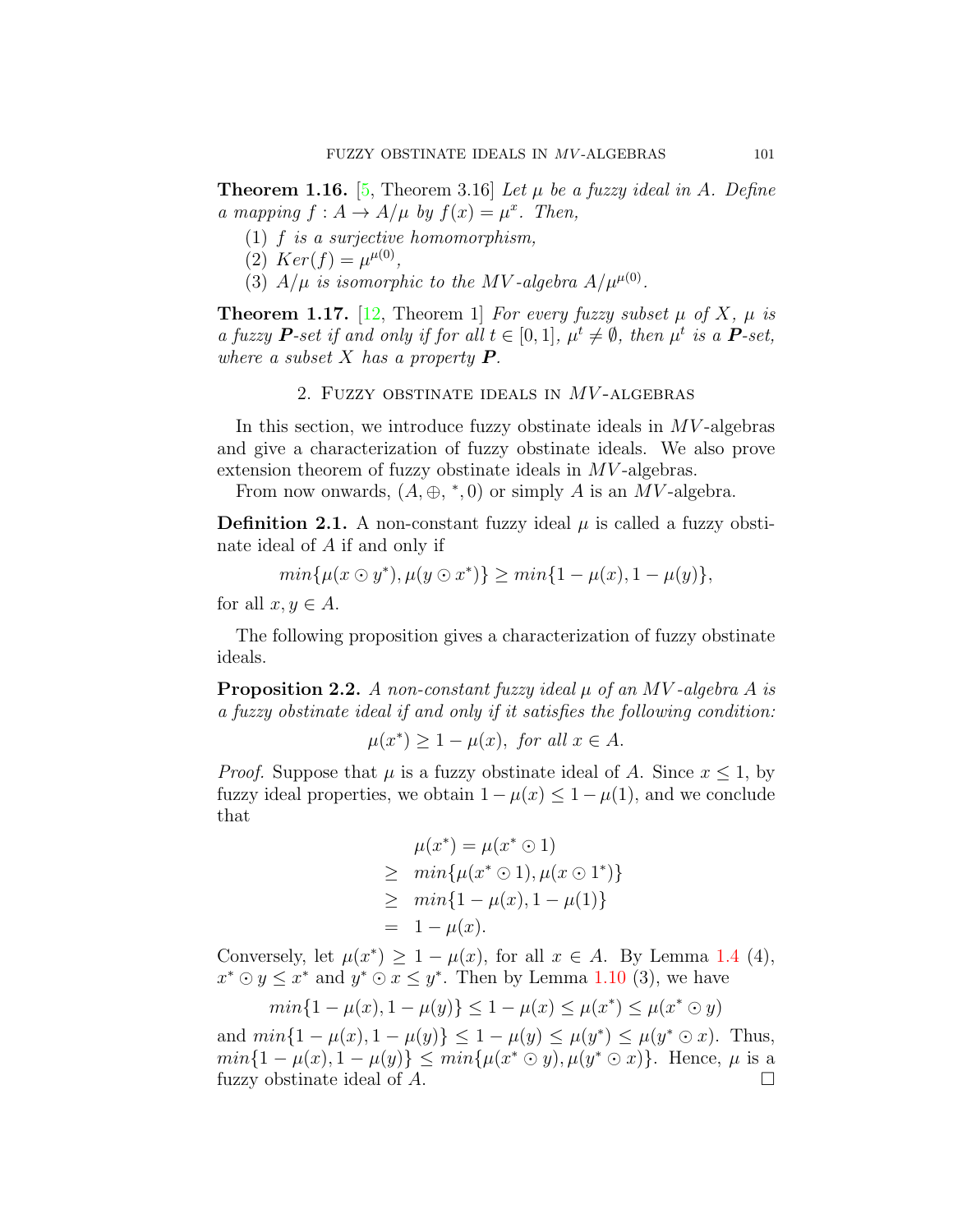The following example shows that fuzzy obstinate ideals in *MV* algebras exist, while a fuzzy ideal may not be a fuzzy obstinate ideal *A*.

<span id="page-5-0"></span>**Example 2.3.** Let  $A = \{0, a, b, 1\}$ , where  $0 < a, b < 1$ . Define  $\odot$ ,  $\oplus$ and *<sup>∗</sup>* as follows:

|  | $\odot$   0 a b 1                  |  |  |                   | $\bigoplus$ 0 a b 1                                                                                                                             |  |
|--|------------------------------------|--|--|-------------------|-------------------------------------------------------------------------------------------------------------------------------------------------|--|
|  | $0 \mid 0 \quad 0 \quad 0 \quad 0$ |  |  |                   | $\begin{array}{ c c c c c } \hline 0 & 0 & a & b & 1 \ \hline \end{array}$                                                                      |  |
|  |                                    |  |  |                   |                                                                                                                                                 |  |
|  |                                    |  |  |                   |                                                                                                                                                 |  |
|  |                                    |  |  |                   | $\begin{array}{c cccc} a & 0 & a & 0 & a & a & a & 1 & 1 \\ b & 0 & 0 & b & b & b & b & b & 1 \\ 1 & 0 & a & b & 1 & 1 & 1 & 1 & 1 \end{array}$ |  |
|  |                                    |  |  |                   |                                                                                                                                                 |  |
|  |                                    |  |  | $*$ 0 a b 1       |                                                                                                                                                 |  |
|  |                                    |  |  | $\boxed{1}$ b a 0 |                                                                                                                                                 |  |

Then $(A, \oplus, ^{*}, 0, 1)$  is an *MV*-algebra [[11](#page-13-11), Example 1].

- (i) Define a fuzzy set  $\mu$  in *A* by  $\mu(0) = 0.8$ ,  $\mu(a) = 0.7$ , and  $\mu(1) = \mu(b) = 0.5$ . Obviously,  $\mu$  is a fuzzy obstinate ideal of A.
- (ii) Define a fuzzy set  $\mu'$  in *A* by  $\mu'(0) = 0.8$ ,  $\mu'(a) = 0.5$ , and  $\mu'(1) = \mu'(b) = 0.3.$

Obviously,  $\mu'$  is a fuzzy ideal in *A*. Since  $\mu'(b^*) = \mu'(a) = 0.5$  $1 - \mu'(b) = 0.7$ , hence  $\mu'$  is not obstinate ideal of *A*.

<span id="page-5-1"></span>**Lemma 2.4.** *(Extension theorem of fuzzy obstinate ideals) Suppose that*  $\mu$  *and*  $\nu$  *are two non-constant fuzzy ideals such that*  $\mu \subseteq \nu$ *. If*  $\mu$  *is a fuzzy obstinate ideal, then ν is also a fuzzy obstinate ideal.*

*Proof.* Let  $\mu$  be a fuzzy obstinate ideal such that  $\mu \subseteq \nu$ . We show that  $\nu$  is a fuzzy obstinate ideal. Since  $\mu$  is a fuzzy obstinate ideal,  $\mu(x^*) \geq 1 - \mu(x)$ , for all  $x \in A$ . Since  $\mu \subseteq \nu$ , so  $\mu(x) \leq \nu(x)$ , for all  $x \in A$ . It then follows that

$$
\nu(x^*) \ge \mu(x^*) \ge 1 - \mu(x) \ge 1 - \nu(x).
$$

Hence,  $\nu(x^*) \geq 1 - \nu(x)$ , for all  $x \in A$ . Thus,  $\nu$  is a fuzzy obstinate ideal.  $\Box$ 

*Remark* 2.5*.* (*i*) If  $\mu_i$ , (*i*  $\in \Gamma$ ) is fuzzy obstinate ideal, then  $\wedge_{i \in \Gamma} \mu_i$  is not fuzzy obstinate ideal, in general.

Consider fuzzy obstinate ideal  $\mu$  in Example [2.3](#page-5-0) (*i*), and define a fuzzy set  $\mu'$  by  $\mu'(0) = 0.8$ ,  $\mu'(b) = 0.7$  and  $\mu'(1) = \mu'(a) = 0.3$ . We can easily show that  $\mu'$  is a fuzzy obstinate ideal of A. We have  $\mu \wedge \mu'(0) = 0.8, \mu \wedge \mu'(b) = 0.5$  and  $\mu \wedge \mu'(1) = \mu \wedge \mu'(a) = 0.3$ . Since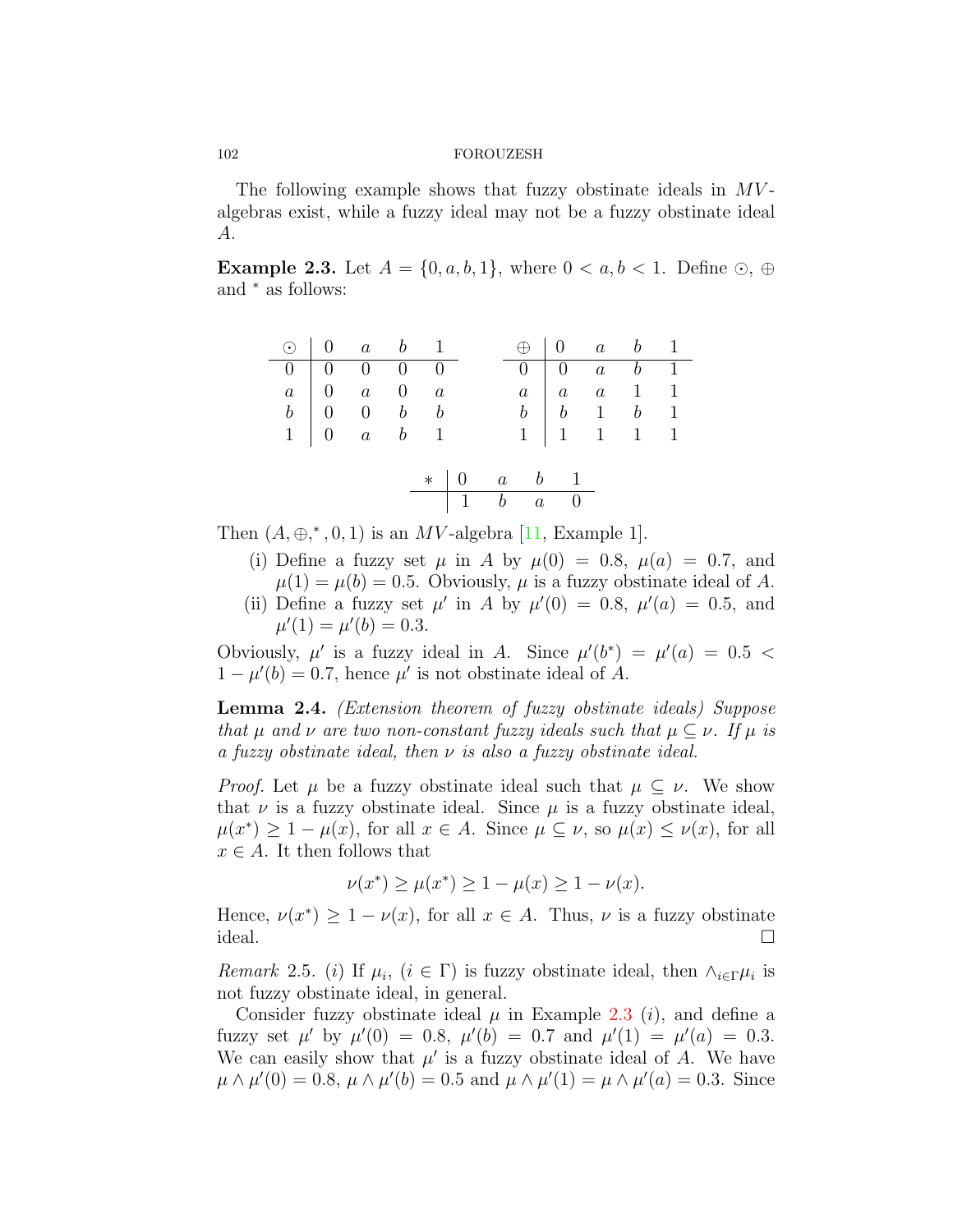$0.5 = \mu \wedge \mu'(a^*) < 1 - \mu \wedge \mu'(a) = 1 - 0.3 = 0.7$ , so  $\mu \wedge \mu'$  is not fuzzy obstinate ideal of *A*.

(*ii*) If  $\wedge_{i \in \Gamma} \mu_i$  is a fuzzy obstinate ideal of *A*, since  $\wedge_{i \in \Gamma} \mu_i \leq \mu_i$ , then by Lemma [2.4,](#page-5-1) we get that  $\mu_i$  is fuzzy obstinate ideal of *A*, for all  $i \in \Gamma$ .

(*iii*) Let  $\mu_i$  be fuzzy obstinate ideal of A, for all  $i \in \Gamma$ . Then, by Lemma [2.4](#page-5-1),  $\vee_{i \in \Gamma} \mu_i$  is fuzzy obstinate ideal.

**Theorem 2.6.** Let  $f: X \to Y$  be onto MV-homomorphism. Then the *preimage of a fuzzy obstinate ideal µ under f is also a fuzzy obstinate ideal of A.*

*Proof.* Suppose that  $\mu$  is a fuzzy obstinate ideal of Y. Then, for all  $x, y \in X$ , we have

$$
min\{f^{-1}(\mu)(x \odot y^*), f^{-1}(\mu)(y \odot x^*)\}
$$
  
= 
$$
min\{\mu(f(x) \odot f(y)^*), \mu(f(y) \odot f(x)^*)\}
$$
  

$$
\geq min\{1 - \mu(f(x)), 1 - \mu(f(y))\}
$$
  
= 
$$
min\{1 - f^{-1}(\mu)(x), 1 - f^{-1}(\mu)(y)\}.
$$

Thus  $f^{-1}(\mu)$  is a fuzzy obstinate ideal of *X*. □

**Proposition 2.7.** *Let*  $f: X \rightarrow Y$  *be an onto MV -homomorphism. Then the image*  $f(\mu)$  *of a fuzzy obstinate ideal*  $\mu$  *is again a fuzzy obstinate ideal.*

*Proof.* It is sufficient to show that for all  $y_1, y_2 \in Y$ , we have

$$
min{f(\mu)(y_1 \odot y_2^*)}, f(\mu)(y_2 \odot y_1^*)\geq min{1 - f(\mu)(y_1)}, 1 - f(\mu)(y_2)\}.
$$

Let  $y_1, y_2 \in Y$ . Assume that  $min\{1 - f(\mu)(y_1), 1 - f(\mu)(y_2)\} = t$ . Then  $sup_{a \in f^{-1}(y_1)} \mu(a) = f(\mu)(y_1) \leq 1 - t$  and so  $1 - \mu(a) \geq t$ , for all *a* ∈  $f^{-1}(y_1)$ . Similarly,  $1 - \mu(b) \ge t$ , for all  $b \in F^{-1}(y_2)$ . Now,  $a \in f^{-1}(y_1)$  and  $b \in f^{-1}(y_2)$  imply that  $f(a \odot b^*) = y_1 \odot y_2^*$ , whence  $f(\mu)(y_1 \odot y_2^*) \ge \mu(a \odot b^*)$  and  $f(\mu)(y_2 \odot y_1^*) \ge \mu(b \odot a^*)$ . Thus,

$$
min{f(\mu)(y_1 \odot y_2^*), f(\mu)(y_2 \odot y_1^*)}
$$
  
\n
$$
\geq min{\mu(a \odot b^*), \mu(b \odot a^*)}
$$
  
\n
$$
\geq min{1 - \mu(a), 1 - \mu(b)}
$$
  
\n
$$
\geq t.
$$

Therefore  $f(\mu)$  is a fuzzy obstinate ideal.  $\Box$ 

**Theorem 2.8.** *A non-empty subset I of X is an obstinate ideal if and only if the characteristic function*  $\chi_I$  *is a fuzzy obstinate ideal of A.*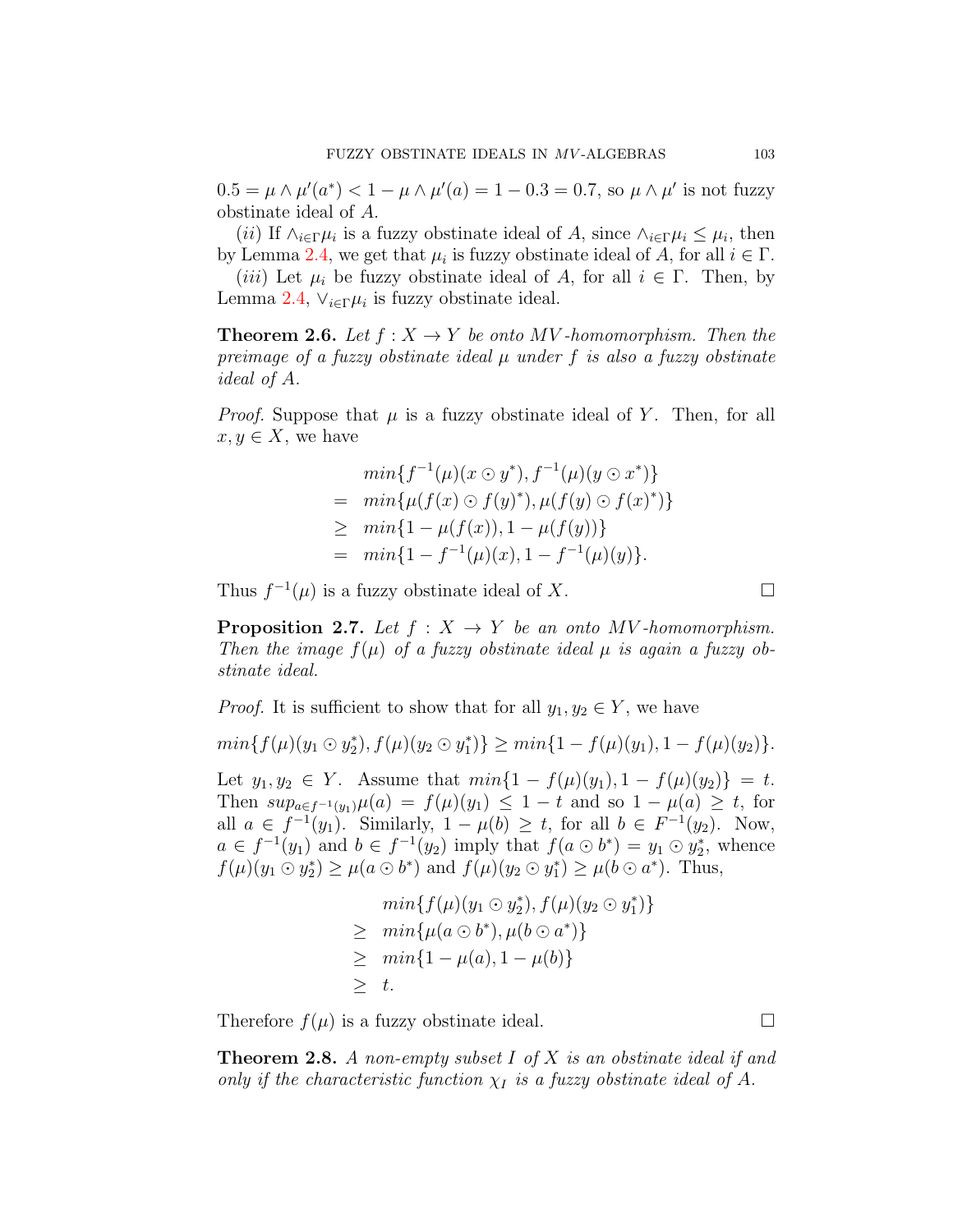*Proof.* Assume that *I* is an obstinate ideal of *A*. We will prove that  $\chi_I$ is a fuzzy obstinate ideal. For all  $x, y \in A$ , we show that

$$
min{\chi_I(x \odot y^*)}, \chi_I(y \odot x^*)\} \geq min{1 - \chi_I(x), 1 - \chi_I(y)}.
$$

If  $x \in I$  or  $y \in I$ , then we have  $min\{1 - \chi_I(x), 1 - \chi_I(y)\} = 0$  and

$$
min{\chi_I(x \odot y^*)}, \chi_I(y \odot x^*)\} \geq min{1 - \chi_I(x), 1 - \chi_I(y)}.
$$

If  $x \notin I$  and  $y \notin I$ , then  $min\{1 - \chi_I(x), 1 - \chi_I(y)\} = 1$ , since *I* is an obstinate ideal, we obtain  $x \odot y^* \in I$  and  $y \odot x^* \in I$ . So  $min\{\chi_I(x \odot a)$  $y^*$ ,  $\chi_I(y \odot x^*)$ } = 1. We conclude that

$$
min{\chi_I(x \odot y^*)}, \chi_I(y \odot x^*)\geq min{1 - \chi_I(x), 1 - \chi_I(y)}.
$$

Assume that  $\chi_I$  is a fuzzy obstinate ideal. We prove that *I* is an obstinate ideal. Letting  $x, y \notin I$ , we have  $\chi_I(x) = 0 = \chi_I(y)$ . Since  $\chi_I$ is a fuzzy obstinate ideal, we have

$$
min{\chi_I(x \odot y^*), \chi_I(y \odot x^*)} \geq min{1 - \chi_I(x), 1 - \chi_I(y)} = 1.
$$

Therefore we<br>obtain  $\chi_I(x \odot y^*) = \chi_I(y \odot x^*) = 1$ . Hence,  $x \odot y^* \in I$ and  $y \odot x^* \in I$ . *<sup>∗</sup> ∈ I*. □

# 3. The relations between fuzzy obstinate ideals and the other fuzzy ideals in *MV* -algebras

Now, we describe the transfer principle [\[12](#page-13-10)] for fuzzy obstinate ideals in terms of level subsets.

**Theorem 3.1.** (i) If fuzzy subset  $\mu$  of MV-algebra A is a fuzzy obsti*nate ideal, of A, then*  $\mu^t = \{x \in A : \mu(x) \ge t\}$  *is either empty or an obstinate ideal for every*  $t \in [0, \frac{1}{2}]$  $\frac{1}{2}$ .

(ii) If every nonempty level subset  $\mu^t$  with  $t \in [0,1]$  is an obstinate *ideal, then µ is a fuzzy obstinate ideal of A.*

*Proof.* (i) Assume that  $\mu$  is a fuzzy obstinate ideal of *A*. By [\[10,](#page-13-12) Theorem 1, we have  $\mu$  is non-constant if and only if  $\mu^t$  is proper. Now, let  $t \in [0, \frac{1}{2}]$  $\frac{1}{2}$  and  $x \in \mu^t$ . Then,  $\mu(x) \geq t$ . Since  $\mu$  is a fuzzy ideal,  $\mu(0) \geq \mu(x)$ . Therefore  $0 \in \mu^t$ . Let  $x, y \notin \mu^t$ . We show that  $x \odot y^* \in \mu^t$ and  $y \odot x^* \in \mu^t$ . Since  $x, y \notin \mu^t$ ,  $\mu(x) < t$  and  $\mu(y) < t$ . Since  $\mu$  is a fuzzy obstinate ideal, we have

$$
\mu(x \odot y^*) \geq \min{\mu(x \odot y^*), \mu(y \odot x^*)}
$$
  
\n
$$
\geq \min{1 - \mu(x), 1 - \mu(y)}
$$
  
\n
$$
> 1 - t
$$
  
\n
$$
\geq t,
$$

for every  $t \leq \frac{1}{2}$  $\frac{1}{2}$ .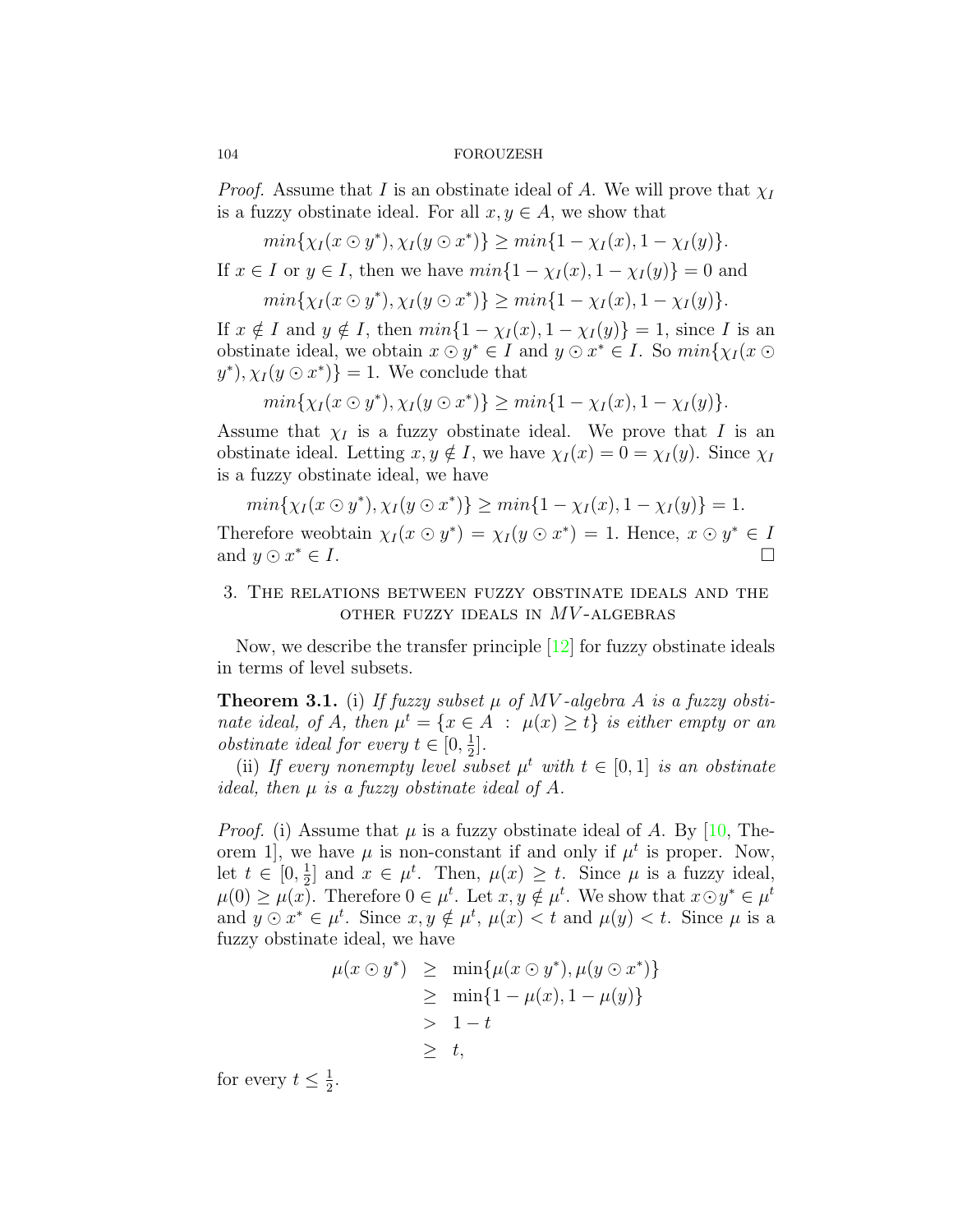Similarly we get  $\mu(y \odot x^*) \geq t$ . Hence,  $x \odot y^* \in \mu^t$  and  $y \odot x^* \in \mu^t$ , for every  $t \leq \frac{1}{2}$  $\frac{1}{2}$ . Thus  $\mu^t$  is an obstinate ideal of *A*, for every  $t \in [0, \frac{1}{2}]$  $\frac{1}{2}$ . (ii) Assume that for every  $t \in [0,1]$ ,  $\mu^t$  is an obstinate ideal of *A*. We will prove that  $\mu$  is a fuzzy obstinate ideal. It is easy to prove that for all  $x \in A$ ,  $\mu(0) \ge \mu(x)$ , since  $0 \le x \in \mu^{\mu(x)}$  and  $\mu^t$  is an ideal of A, so  $0 \in \mu^{\mu(x)}$ . Hence,  $\mu(0) \geq \mu(x)$ , for  $x \in A$ . Now, we show that  $\min\{\mu(x \odot y^*), \mu(y \odot x^*)\} \geq \min\{1 - \mu(x), 1 - \mu(y)\}.$  If not, then there exist  $a, b \in A$  such that  $\min\{\mu(a \odot b^*), \mu(b \odot a^*)\} < \min\{1 - \mu(a), 1 - \mu(b)\}$  $\mu(b)$ . Setting  $t_0 = \frac{1}{2}$  $\frac{1}{2}$ (min{ $\mu(a \odot b^*)$ ,  $\mu(b \odot a^*)$ }+min{ $1-\mu(a)$ ,  $1-\mu(b)$ }, we have  $\min{\{\mu(a\odot b^*)}, \mu(b\odot a^*)\}} < t_0 < \min{\{1-\mu(a), 1-\mu(b)\}}$ . Then, we conclude that  $\mu(a \odot b^*) < t_0$  or  $\mu(b \odot a^*) < t_0$ . Also,  $t_0 < 1 - \mu(a)$ and  $t_0 < 1 - \mu(b)$ .

We consider the following two cases:

**Case 1.** If  $t_0 > \frac{1}{2}$  $\frac{1}{2}$ , then we conclude that  $\mu(a) < 1 - t_0 < t_0$  and  $\mu(b) < 1 - t_0 < t_0$ . Also, since  $\mu(a \odot b^*) < t_0$  or  $\mu(b \odot a^*) < t_0$ , hence  $a \odot b^* \notin \mu^{t_0}$  or  $b \odot a^* \notin \mu^{t_0}$ , for  $a \notin \mu^{t_0}$  and  $b \notin \mu^{t_0}$ , which is a contradiction.

**Case 2**. If  $t_0 \leq \frac{1}{2}$  $\frac{1}{2}$ , then  $\mu(a \odot b^*) < t_0 \leq \frac{1}{2} \leq 1 - t_0$  or  $\mu(b \odot a^*) <$  $t_0 \leq \frac{1}{2} \leq 1 - t_0$ . Also,  $\mu(a) < 1 - t_0$  and  $\mu(b) < 1 - t_0$ . Hence,  $a \odot b \notin \mu^{1-t_0}$  or  $b \odot a \notin \mu^{1-t_0}$ , for  $a \notin \mu^{1-t_0}$  and  $b \notin \mu^{1-t_0}$ , which is a contradiction. Therefore,  $\mu$  is a fuzzy obstinate ideal and the proof is complete.  $\Box$ 

<span id="page-8-0"></span>**Corollary 3.2.** *Let µ be a fuzzy ideal of an* MV*-algebra A. The level ideal*  $\mu^{\mu(0)} = \{x \in A : \mu(x) = \mu(0)\}$  *is an obstinate ideal of A if*  $\mu$  *is a fuzzy obstinate ideal of A with*  $\mu(0) \in [0, \frac{1}{2}]$  $\frac{1}{2}$ .

**Theorem 3.3.** If  $\mu$  is a fuzzy obstinate ideal of A such that  $\mu(0) \in$  $[0, \frac{1}{2}]$  $\frac{1}{2}$ , then  $A/\mu$  is a Boolean MV-algebra.

*Proof.* If  $\mu$  is a fuzzy obstinate ideal of A, then by Corollary [3.2](#page-8-0), we conclude that  $\mu^{\mu(0)}$  is an obstinate ideal of *A*. It then follows that  $A/\mu^{\mu(0)}$ is a Boolean MV-algebra (see[[4](#page-13-4), Corollary 2.2]). Using Theorem [1.16,](#page-4-0) we conclude that  $A/\mu$  is a Boolean algebra.  $\Box$ 

<span id="page-8-1"></span>**Theorem 3.4.** Let  $\mu$  be a fuzzy obstinate ideal of A. Then  $\mu$  is a fuzzy *Boolean ideal of A.*

*Proof.* It is sufficient to show that  $\mu(x \wedge x^*) = \mu(0)$ . Since  $0 \le x \wedge x^*$ , then by fuzzy ideal property,  $\mu(0) \geq \mu(x \wedge x^*)$ .

Since  $\mu$  is a fuzzy obstinate ideal of  $\Lambda$  and by Proposition [2.2](#page-4-1) and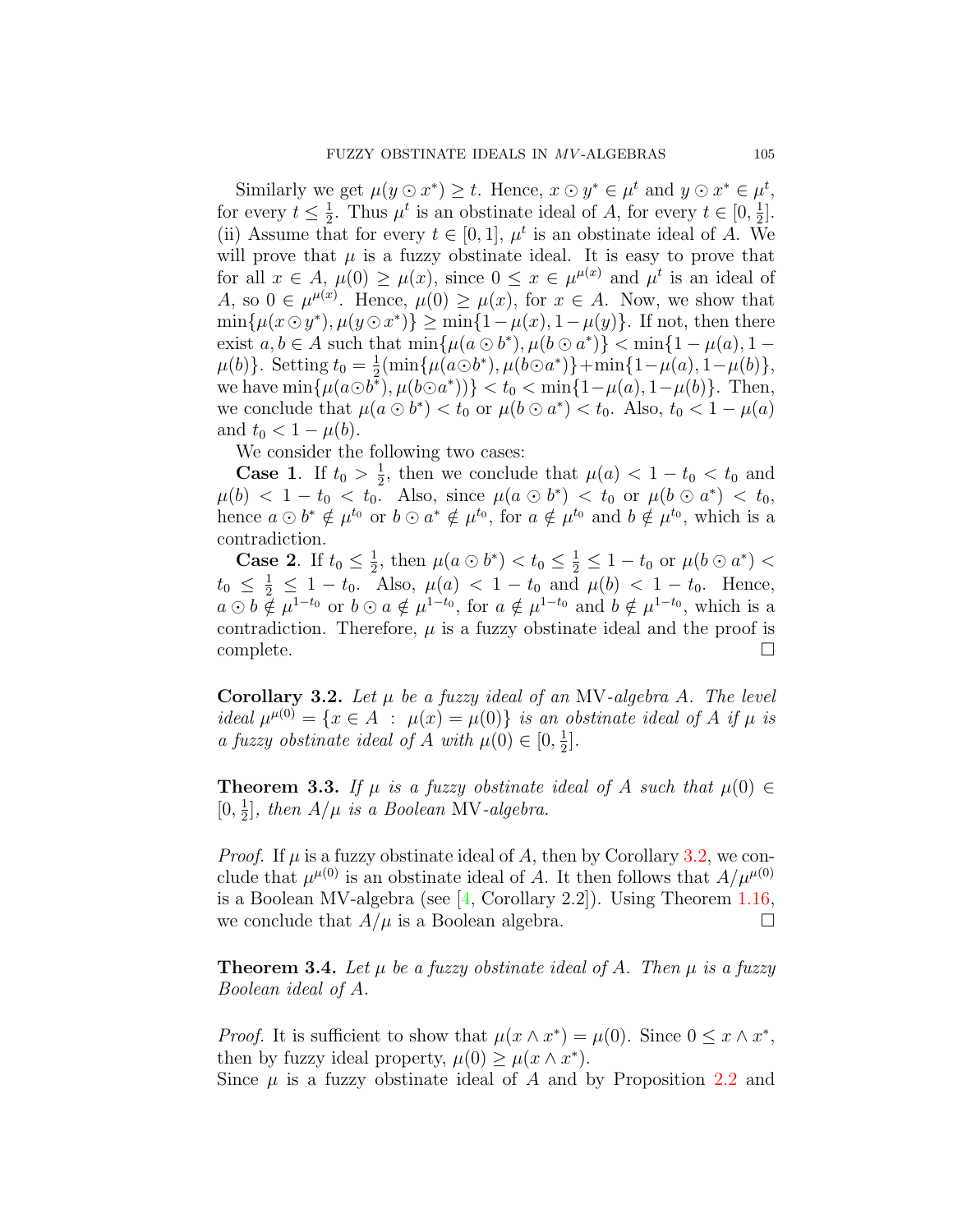Theorem [1.11](#page-3-0)  $(1)$ ,  $(5)$ , we have

$$
\mu(x \wedge x^*) = \mu((x^* \vee x)^*)
$$
  
\n
$$
\geq 1 - \mu(x^* \vee x)
$$
  
\n
$$
= 1 - \mu(x^*) \wedge \mu(x)
$$
  
\n
$$
= 1 - \mu(x^* \oplus x)
$$
  
\n
$$
= 1 - \mu(1)
$$
  
\n
$$
\geq 1 - \mu(0)
$$
  
\n
$$
\geq \mu(0).
$$

Hence,  $\mu(x \wedge x^*) = \mu(0)$ . Thus,  $\mu$  is a fuzzy Boolean ideal of *A*.  $\Box$ 

The following example shows that the converse of Theorem [3.4](#page-8-1) is not true in general.

**Example 3.5.** Let  $A = \{0, a, b, c, d, 1\}$ , where  $0 < a, c < d < 1$  and 0 < *a* < *b* < 1. Define ⊙, ⊕ and  $*$  as follows:

| $\bigoplus$ 0 a b c d 1 |  |                                                          |  |  |  |  |  |
|-------------------------|--|----------------------------------------------------------|--|--|--|--|--|
|                         |  | $0 \mid 0 \quad a \quad b \quad c \quad d \quad 1$       |  |  |  |  |  |
|                         |  |                                                          |  |  |  |  |  |
|                         |  |                                                          |  |  |  |  |  |
|                         |  | $c \begin{array}{ccc} c & d & 1 & c & d & 1 \end{array}$ |  |  |  |  |  |
|                         |  | $d \mid d \quad 1 \quad 1 \quad d \quad 1 \quad 1$       |  |  |  |  |  |
|                         |  | $1 \mid 1 \mid 1 \mid 1 \mid 1 \mid 1 \mid 1$            |  |  |  |  |  |

Then, $(A, \oplus, \odot, *, 0, 1)$  is an *MV*-algebra [[11,](#page-13-11) Example 4]. Consider  $\mu(1) = \mu(0) = \mu(a) = \mu(b) = \mu(c) = \mu(d) = 0.4$ . Obviously,  $\mu$  is a fuzzy Boolean ideal. Since  $\mu(a^*) = \mu(d) = 0.4 < 1 - \mu(a) = 1 - 0.4 =$ 0.6, hence  $\mu$  is not an obstinate ideal of  $\Lambda$ .

**Theorem 3.6.** *If µ is a fuzzy prime ideal and fuzzy Boolean ideal of A and*  $\mu(1) \geq \frac{1}{2}$  $\frac{1}{2}$ , then  $\mu$  is a fuzzy obstinate ideal of A.

*Proof.* Let *µ* be a fuzzy prime and fuzzy Boolean ideal of *A*. By Theorem [1.13](#page-3-1) (*iii*), we conclude that

$$
\mu(x^*) \geq \mu(x) \wedge \mu(x^*)
$$
  
=  $\mu(1)$   
 $\geq 1 - \mu(1)$   
 $\geq 1 - \mu(x)$ .

Thus  $\mu$  is a fuzzy obstinate ideal of  $A$ .

<span id="page-9-0"></span>**Lemma 3.7.** Let  $\mu$  be a non-constant fuzzy ideal of A. Then, the *following are equivalent:*

(a)  $\mu$  *is a fuzzy prime ideal of A*,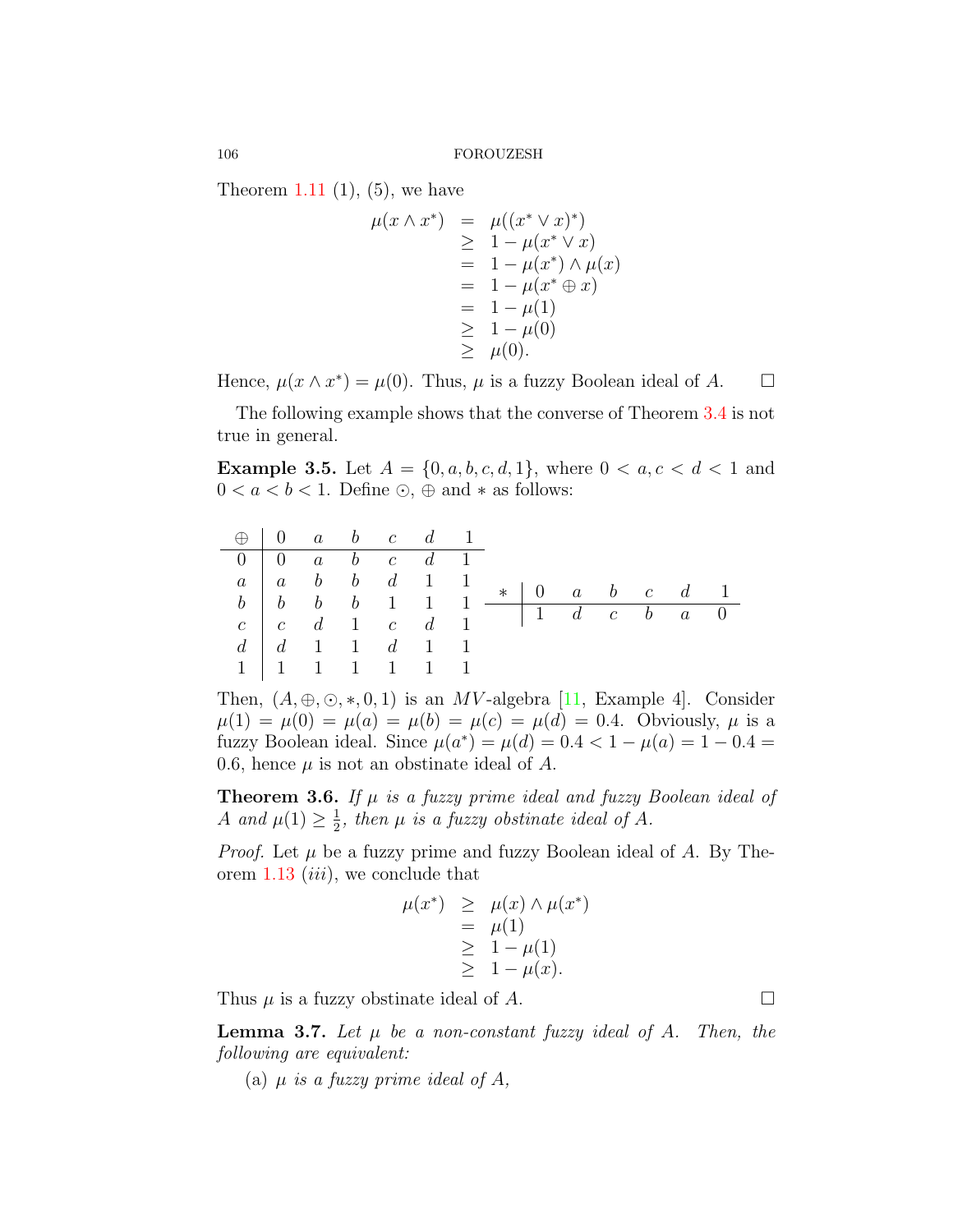(b) *for all*  $x, y \in A$ *, if*  $\mu(x \wedge y) = \mu(0)$ *, then*  $\mu(x) = \mu(0)$  *or*  $\mu(y) = \mu(0),$ (c) *for all*  $x, y \in A$ ,  $\mu(x \odot y^*) = \mu(0)$  *or*  $\mu(y \odot x^*) = \mu(0)$ .

*Proof.* (a)  $\Rightarrow$  (b) Let  $\mu$  be a fuzzy prime ideal of *A*. Let  $x, y \in A$  such that  $\mu(x \wedge y) = \mu(0)$ . Then,  $\mu(x) \vee \mu(y) = \mu(x \wedge y) = \mu(0)$  and hence  $\mu(x) = \mu(0)$  or  $\mu(y) = \mu(0)$ .

(b)  $\Rightarrow$  (c) Using Lemma [1.4](#page-2-0) (5), we obtain for all  $x, y \in A$  that,  $x \odot y^* \wedge y \odot x^* = 0$ . Then,  $\mu(x \odot y^* \wedge y \odot x^*) = \mu(0)$  and by (b), we conclude that  $\mu(x \odot y^*) = \mu(0)$  or  $\mu(y \odot x^*) = \mu(0)$ .

(c)  $\Rightarrow$  (a) Let  $\mu(x \odot y^*) = \mu(0)$ . By Lemma [1.4](#page-2-0) (4), (6), we have

$$
y \le (x \vee y) \wedge (y \oplus (x^* \odot y)) = (x \oplus (x^* \odot y)) \wedge (y \oplus (x^* \odot y)) = (x \wedge y) \oplus (x^* \odot y).
$$

Since  $\mu$  is a fuzzy ideal, it then follows from Theorem [1.11](#page-3-0) (1) that

$$
\begin{array}{rcl}\n\mu(y) & \geq & \mu[(x \land y) \oplus (x^* \odot y)] \\
& = & \mu(x \land y) \land \mu(x^* \odot y) \\
& = & \mu(x \land y) \land \mu(0) \\
& = & \mu(x \land y).\n\end{array}
$$

Since  $x \wedge y \leq y$ ,  $\mu(y) \leq \mu(x \wedge y)$ . Thus, we obtain  $\mu(y) = \mu(x \wedge y)$ . From Definition [1.9](#page-2-2), we know that  $\mu(y) \geq \mu(x) \wedge \mu(x^* \odot y) = \mu(x)$ . Finally, we have  $\mu(x) \vee \mu(y) = \mu(x \wedge y)$ . Therefore,  $\mu$  is a fuzzy prime ideal of  $A$ .  $\Box$ 

<span id="page-10-0"></span>**Theorem 3.8.** If  $\mu$  is fuzzy prime ideal such that  $\mu(x) \geq \frac{1}{2}$  $\frac{1}{2}$ *, for all*  $x \in A$ , then  $\mu$  *is a fuzzy obstinate ideal of*  $A$ *.* 

*Proof.* Let  $\mu$  be a fuzzy prime ideal. It then follows from Lemma [3.7](#page-9-0) that  $\mu(x \odot y^*) = \mu(0)$  or  $\mu(y \odot x^*) = \mu(0)$ . We consider the following two cases:

**Case 1.** If  $\mu(x \odot y^*) = \mu(0)$ , since  $y \odot x^* \leq y$ ,  $\mu(y \odot x^*) \geq \mu(y)$ , then

$$
\begin{array}{rcl}\n\mu(y \odot x^*) & = & \mu(0) \land \mu(y \odot x^*) \\
& = & \mu(x \odot y^*) \land \mu(y \odot x^*) \\
& \geq & \mu(y) \\
& \geq & 1 - \mu(y) \\
& \geq & (1 - \mu(x)) \land (1 - \mu(y)).\n\end{array}
$$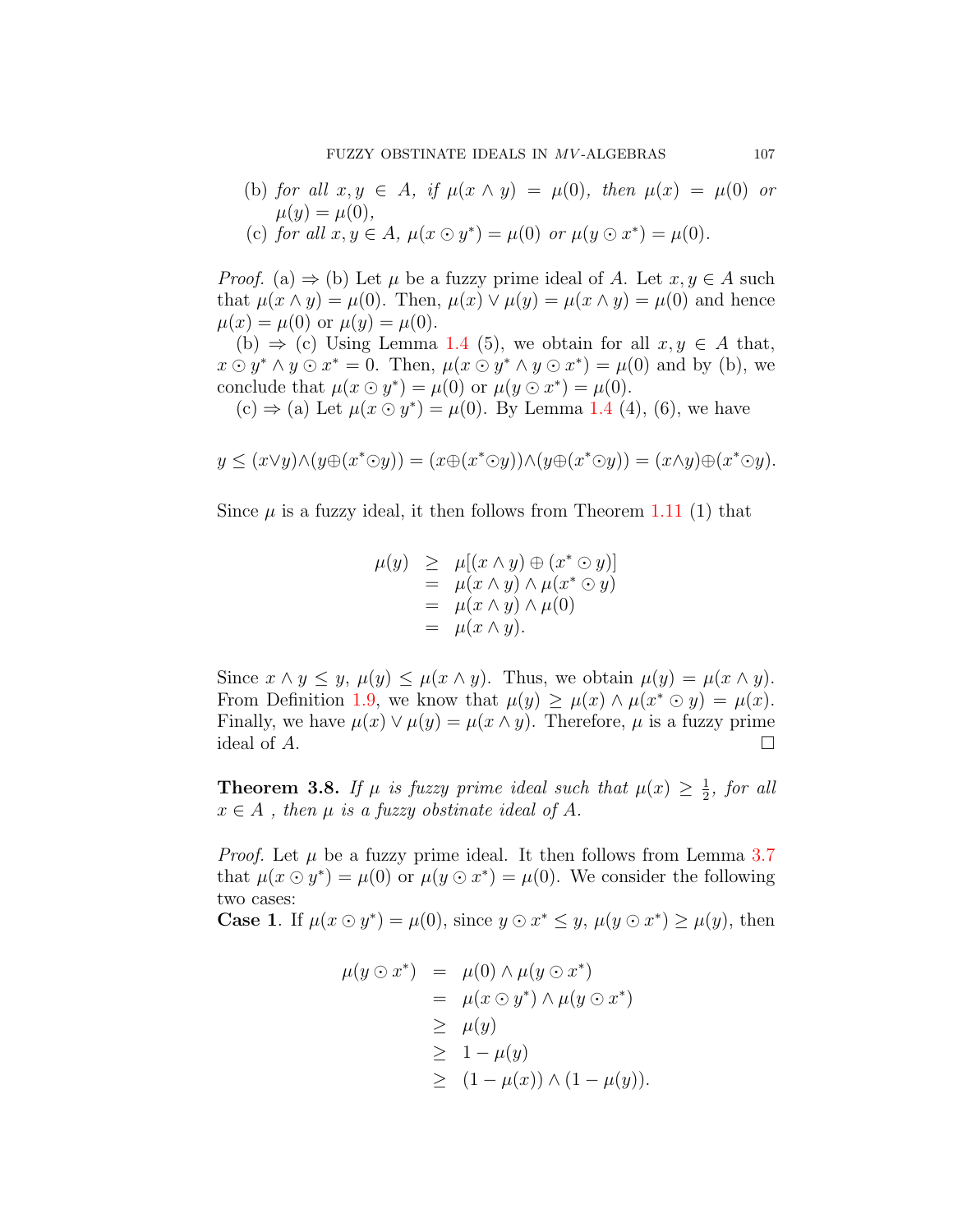**Case 2**. If  $\mu(y \odot x^*) = \mu(0)$ , since  $x \odot y^* \leq x$ ,  $\mu(x \odot y^*) \geq \mu(x)$ , then

$$
\mu(x \odot y^*) = \mu(0) \wedge \mu(x \odot y^*)
$$
  
= 
$$
\mu(x \odot y^*) \wedge \mu(y \odot x^*)
$$
  

$$
\geq \mu(x)
$$
  

$$
\geq 1 - \mu(x)
$$
  

$$
\geq (1 - \mu(x)) \wedge (1 - \mu(y)).
$$

Thus,  $\mu(x \odot y^*) \wedge \mu(y \odot x^*) \geq 1 - \mu(x) \wedge 1 - \mu(y)$ . Therefore,  $\mu$  is a fuzzy obstinate ideal of  $A$ .  $\Box$ 

The following example shows that the converse of Theorem [3.8](#page-10-0) is not true in general.

**Example 3.9.** In Example [2.3](#page-5-0) (i), it is clear that  $\mu$  is a fuzzy obstinate ideal. Since  $0.8 = \mu(0) = \mu(a \wedge b) \neq \mu(a) \vee \mu(b) = 0.7 \vee 0.5 = 0.7$ , hence  $\mu$  is not a fuzzy prime ideal of  $A$ .

The following example shows that a fuzzy prime ideal with Im*µ ⊆*  $[0, \frac{1}{2}]$  $\frac{1}{2}$ ) may not be a fuzzy obstinate ideal of *A*.

**Example 3.10.** Consider MV-algebra *A* in Example [2.3](#page-5-0). Define a fuzzy set  $\mu$  in *A* by  $\mu(0) = \mu(a) = 0.4$ ,  $\mu(1) = \mu(b) = 0.2$ . It can be easily shown that  $\mu$  is a fuzzy prime ideal but is not a fuzzy obstinate ideal, because  $0.2 = \mu(b) = \mu(a^*) < 1 - \mu(a) = 1 - 0.4 = 0.6$ .

## 4. Normal fuzzy obstinate ideals of MV-algebras

**Definition 4.1.** A fuzzy obstinate ideal  $\mu$  of A is said to be normal if there exists an element  $x_0 \in A$  such that  $\mu(x_0) = 1$ .

Clearly, a fuzzy obstinate ideal  $\mu$  is normal if and only if  $\mu(0) = 1$ . Also, any fuzzy obstinate ideal containing a normal fuzzy obstinate ideal, is normal.

**Example 4.2.** In Example [2.3,](#page-5-0) we define a fuzzy set  $\mu$  in A by  $\mu(0) = 1$ and  $\mu(1) = \mu(a) = \mu(b) = 0.5$ . It is easy to verify that  $\mu$  is a normal fuzzy obstinate ideal of *A*.

**Theorem 4.3.** Let  $\mu$  be a fuzzy obstinate ideal of A such that  $\mu(1) < 1$ . *Then the fuzzy set*  $\bar{\mu}$ , where  $\bar{\mu}(x) = \mu(x) + 1 - \mu(0)$  *for all*  $x \in A$ , *is a normal fuzzy obstinate ideal of A containing µ.*

*Proof.* Obviously,  $\bar{\mu}(x) \in [0,1]$  for every  $x \in A$  and  $\bar{\mu}(0) = 1$  and  $\bar{\mu}(0) \geq \mu(x) + 1 - \mu(0) = \bar{\mu}(x)$  $\bar{\mu}(0) \geq \mu(x) + 1 - \mu(0) = \bar{\mu}(x)$  $\bar{\mu}(0) \geq \mu(x) + 1 - \mu(0) = \bar{\mu}(x)$ . In [[9,](#page-13-13) Lemma 3.3], it is shown that  $\bar{\mu}$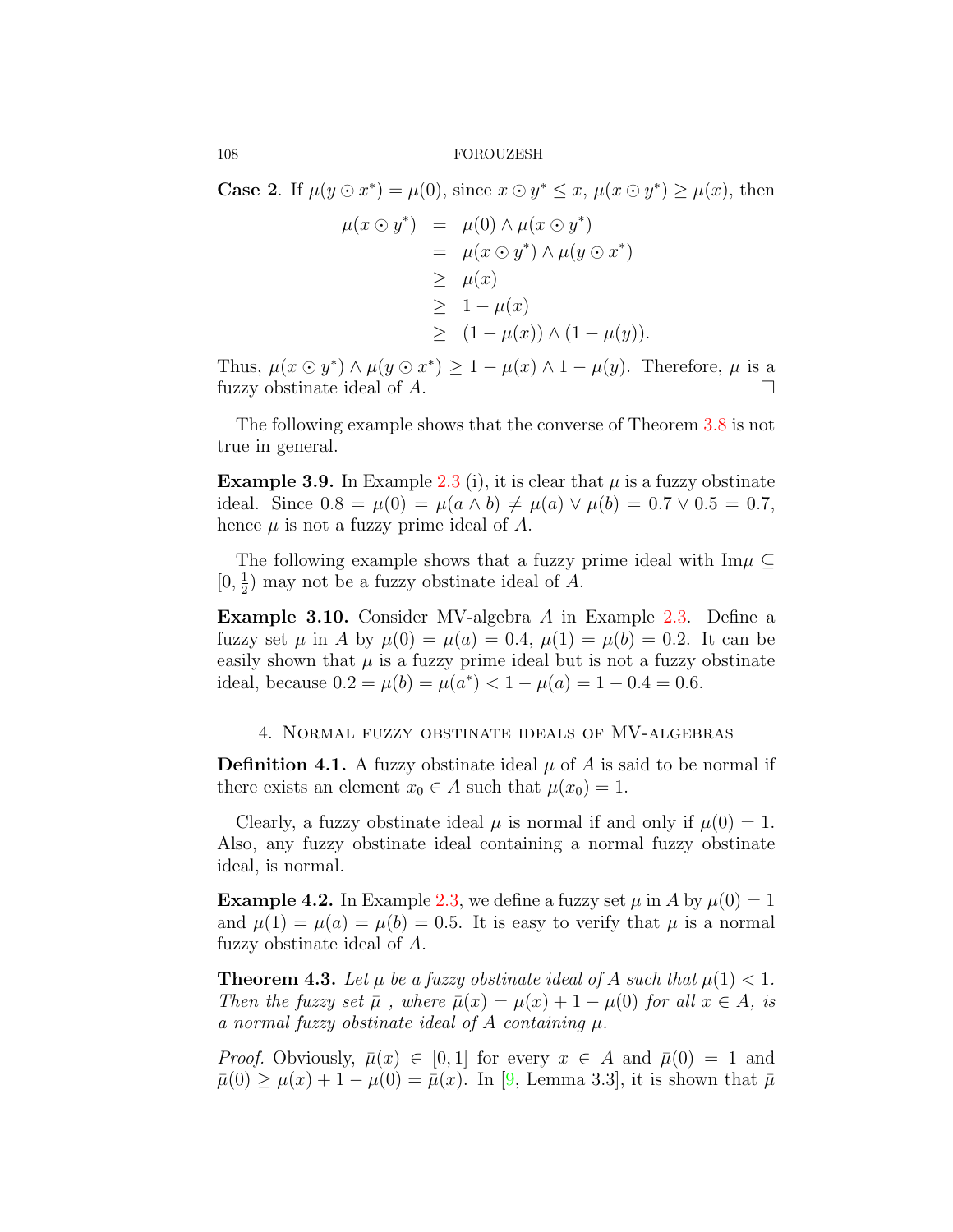is fuzzy ideal of A. It is sufficient to prove that  $\bar{\mu}$  is a fuzzy obstinate ideal of *A*. Let  $x, y \in A$ . We have

$$
\bar{\mu}(x \odot y^*) \wedge \bar{\mu}(y \odot x^*) = [\mu(x \odot y^*) + 1 - \mu(0)] \n\wedge [\mu(y \odot x^*) + 1 - \mu(0)] \n= (1 - \mu(0)) + [\mu(x \odot y^*) \wedge \mu(y \odot x^*)] \n\ge 1 - \mu(0) + [1 - \mu(x)) \wedge 1 - \mu(y)] \n= 1 - \mu(0) + (1 - \mu(x))] \n\wedge [1 - \mu(0) + (1 - \mu(y))] \n\ge [1 - (\mu(x) + 1 - \mu(0))] \n\wedge [1 - (\mu(y) + 1 - \mu(0))] \n= (1 - \bar{\mu}(x)) \wedge (1 - \bar{\mu}(y)).
$$

Thus,  $\bar{\mu}$  is a fuzzy obstinate ideal of *A*. Clearly,  $\mu \subseteq \bar{\mu}$ , which completes the proof.  $\Box$ 

**Corollary 4.4.**  $(\bar{\bar{\mu}}) = \bar{\mu}$  *for any fuzzy obstinate ideal*  $\mu$  *of A. If*  $\mu$  *is normal, then*  $\bar{\mu} = \mu$ *.* 

We denote the set of all normal fuzzy obstinate ideals of *A* by *N*(*A*). Clearly, *N*(*A*) is a partially ordered set under fuzzy set inclusion.

**Theorem 4.5.** Let  $\mu$  be a fuzzy obstinate ideal of A,  $\mu(1) \neq 0$  and  $\bar{\mu}$ *be the fuzzy set of A, defined by*  $\tilde{\mu}(x) = \frac{\mu(x)}{\mu(1)}$ *, for all*  $x \in A$ *. Then,*  $\tilde{\mu}$  *is a* normal fuzzy obstinate ideal of A and  $\mu \subseteq \tilde{\mu}$ .

*Proof.* Let  $x, y \in A$ . We have

$$
\tilde{\mu}(0) = \frac{\mu(0)}{\mu(1)} \ge \frac{\mu(x)}{\mu(1)} = \tilde{\mu}(x).
$$

Therefore,  $\tilde{\mu}(0) \geq \tilde{\mu}(x)$ . Also, we have

$$
\tilde{\mu}(x^*) = \frac{\mu(x^*)}{\mu(1)} \ge \frac{1 - \mu(x)}{\mu(1)} = \frac{1}{\mu(1)} - \frac{\mu(x)}{\mu(1)} \ge 1 - \frac{\mu(x)}{\mu(1)} = 1 - \tilde{\mu}(x)
$$

Hence,  $\tilde{\mu}$  is a fuzzy obstinate ideal of A. Clearly,  $\tilde{\mu}$  is normal and  $\mu \subseteq \tilde{\mu}$ .

## **Acknowledgments**

The author thanks the referees for their valuable comments and suggestions.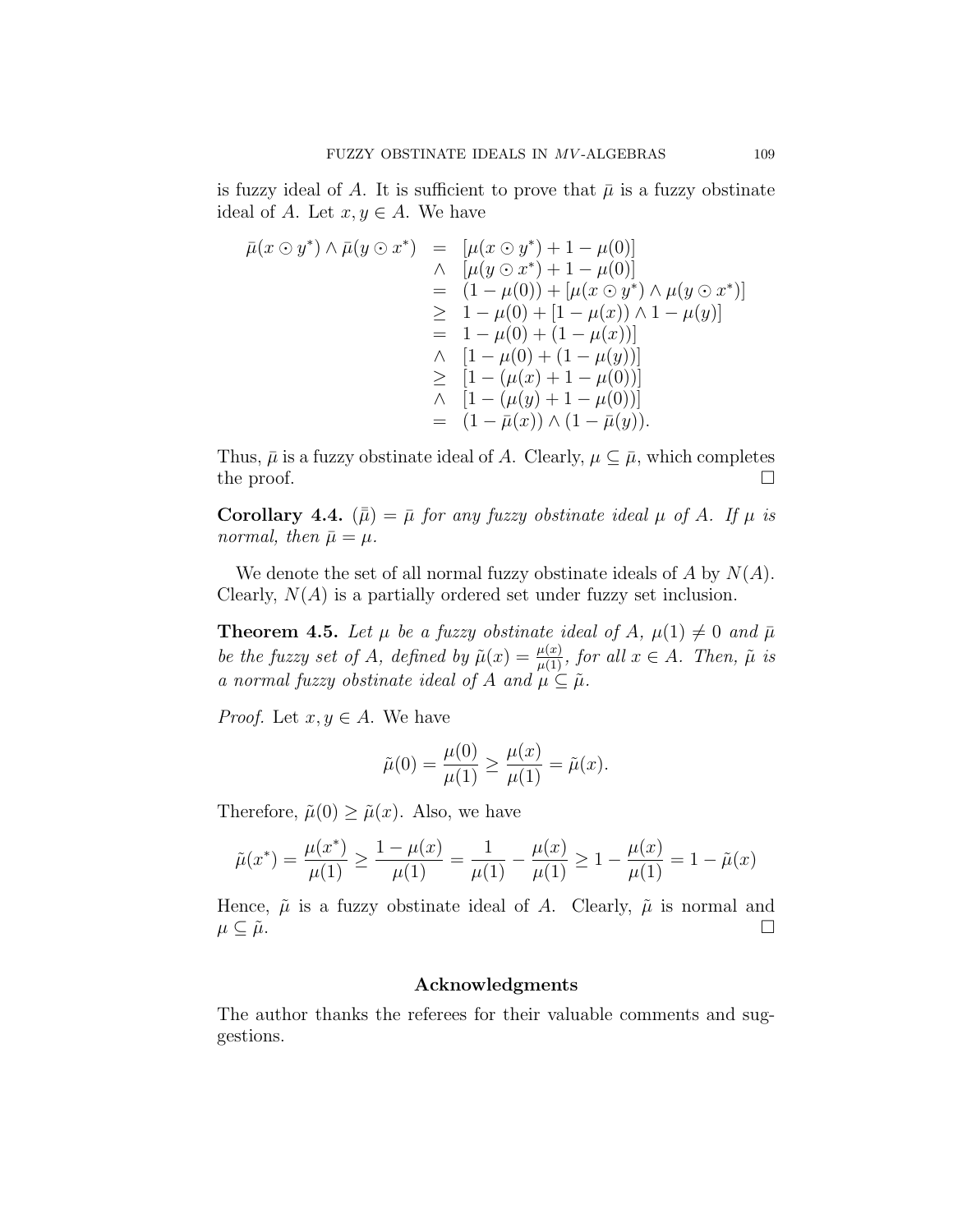#### **REFERENCES**

- <span id="page-13-0"></span>1. C. C. Chang, Algebraic analysis of many valued logic, *Trans. Amer. Math. Soc.* **88** (1958), 467–490.
- <span id="page-13-6"></span>2. R. Cignoli, I. M. L. D'Ottaviano and D. Mundici, *Algebraic foundations of many-valued reasoning*, Kluwer Academic, Dordrecht, 2000.
- <span id="page-13-8"></span>3. G. Dymek, Fuzzy prime ideals of pseudo-MV-algebras, *Soft Comput.* **12** (2008), 365–372.
- <span id="page-13-4"></span>4. F. Forouzesh, E. Eslami and A. Borumand Saeid, On obstinate ideals in *MV* algebras, *Politehn. Univ. Bucharest Sci. Bull. Ser. A Appl. Math. Phys.* **76** (2014), 53–62.
- <span id="page-13-9"></span>5. F. Forouzesh, Fuzzy n-fold Boolean ideals in *MV* -algebras, The Journal of Fuzzy Mathematics, (to appear).
- <span id="page-13-2"></span>6. C. S. Hoo, Fuzzy ideals of BCI and *MV* -algebras, *Fuzzy Sets and Systems* **62** (1994), 111–114.
- <span id="page-13-3"></span>7. C. S. Hoo, Fuzzy implicative and Boolean ideals of *MV* -algebras, *Fuzzy Sets and Systems* **66** (1994), 315–327.
- 8. C. S. Hoo and S. Sessa, Implicative and Boolean ideals of *MV* -algebras, *Math. Japon.* **39** (1994), 215–219.
- <span id="page-13-13"></span>9. C. S. Hoo and S. Sessa, Fuzzy maximal ideals of BCI and *MV* -algebras, *Inform. Sci.* **80** (1994), 299–309.
- <span id="page-13-12"></span>10. C. S. Hoo, Some fuzzy concepts of BCI, BCK and *MV* -algebras, *Internat. J. Approx. Reason.* **18** (1998), 177–189.
- <span id="page-13-11"></span>11. A. Iorgulescu, *Algebras of logic as BCK algebras*, Academy of economic studies Bucharest, Romania, 2008.
- <span id="page-13-10"></span>12. M. Kondo and W. A. Dudek, On the transfer principle in fuzzy theory, *Mathw. Soft Comput.* **12** (2005), 41–55.
- <span id="page-13-5"></span>13. V. Murali, Fuzzy equivalence relations, *Fuzzy sets and systems*, **30** (1989), 155– 163.
- <span id="page-13-7"></span>14. D. Piciu, *Algebras of fuzzy logic*, Universitaria Craiova, 2007.
- <span id="page-13-1"></span>15. A. Zadeh, Fuzzy set, *Information and Control,* **8** (1965), 338–353.

## **Fereshteh Forouzesh**

Faculty of Mathematics and Computing, Higher Education Complex of Bam, Kerman, Iran

Email:frouzesh@bam.ac.ir